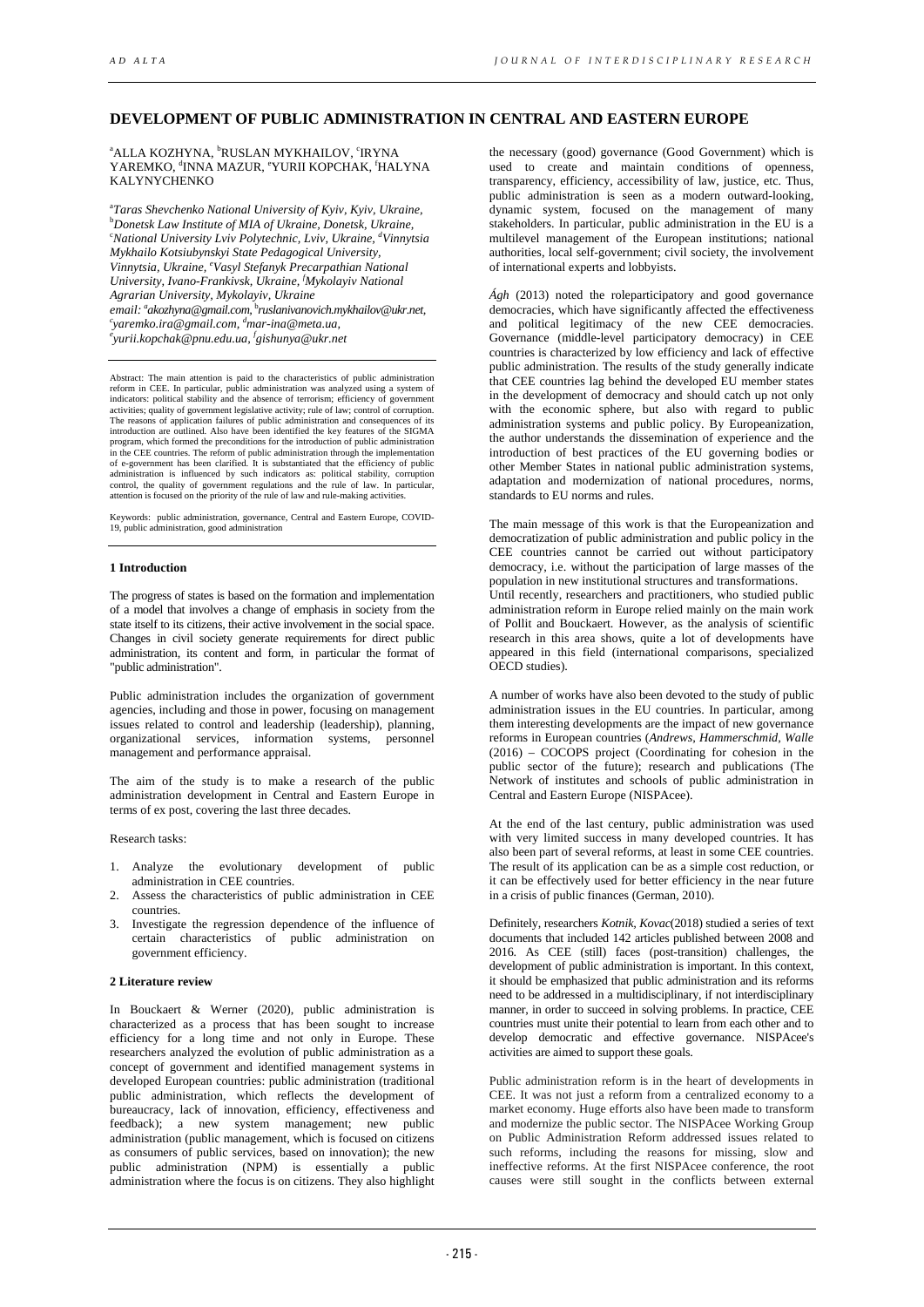pressure for reform and dependence on the path. The context and common succession of the CEE countries, including the role of officials, the denial of the importance of competence, the lack of a merit system and the lack of civil service were considered extremely important. The explanations were found in the conflict of interests in state organizations, lack of skills, knowledge and positions in the public sector (Iancu, Junjan, De Vries (2013).

The monograph of Kovač (2015) is devoted to modern New Weberian and proper management, as managed models are one of many initiatives launched by NISPAcee to provide scientific expertise to support CEE countries in finding the most effective management approaches. In it, authors from CEE and other European countries explored modern theoretical paradigms and administrative practices in individual countries and regions with certain characteristics that should be taken into account. It is proposed that CEE countries develop additional resources to develop democratic and effective policies, using so-called good governance as a doctrine that includes Weberian and public governance.

Assessment of the main causes of reforms and driving forces in Central Europe based on the method of cluster analysis and classification of reforms in public administration presented by researchers Bouckaert, [Nakroshis,](https://www.researchgate.net/profile/Vitalis-Nakrosis-2) [German](https://www.researchgate.net/profile/Juraj-Nemec) (2011). Since joining the EU, the European Commission's ex-ante controls have been replaced by much weaker ex-ante controls in the event of noncompliance or delayed implementation. It is possible that these factors, combined with a number of shortcomings in the political and party systems, have reduced the willingness of the new EU Member States to participate in successive reforms of public administration at the internal level.

Bouckaert, Nemec, Nakrošis, Hajnal and Tõnnisson (2009) concluded that CEE countries, which collapsed under communism, generally had a completely disqualified state model of bureaucracy. Most of the methods acceptable to the vast majority of EU member states were (unambiguously) not suitable for CEE countries, they were alien to the socio-cultural reality in which these countries found themselves and they did not have the necessary economic experience and did not correspond to the way of functioning. Foreign advice has also increased confusion in governments bombarding parallel, often contradictory models. Civil servants inevitably faced uncertainty caused by a change in the political system (which also called into question their moral integrity and continued employment), caused by ultimate uncertainty about the size and role of government and how it functioned.

An article by Meyer-Sahling (2009) examines the state of historical heritage in discussions on public administration reform in CEE and identifies: hereditary arguments as negative consequences of the communist past; similarities between the administrative past and the current composition of CEE administrations to demonstrate the importance of heritage; interaction of the consequences of the legacy with other determinants of administrative reform, such as European integration and political parties.

In the early 1990s, the political and state administrations of the CEE countries had many common features due to their common communist legacy, as well as the period of accession to the EU, which stemmed from the EU's requirement for "administrative capacity". However, the internal decisions of individual CEE governments after accession distanced them from each other. While some CEE countries are facing changes in democratic public administration reforms, others are pursuing e-government initiatives and a modern phase of public sector development. (Randma-Liiv, Drechsler, 2007, 2016, 2017).

In the CEE region, there has always been great tension between somewhat Eastern realities and "Western" aspirations; tension outlined by the concept of "modernization". It should be borne in mind that future success depends on the ability to apply effective Western solutions that match the national identity. This study also focuses on the negative role of major international organizations, most notably the IMF. These organizations have

proposed or, conversely, forced CEE countries to apply public administration in the form of shock therapy to a patient in a state of shock (Rhodes, 1997).

In addition, according to Liebert, Condrey & Goncharov (2013), corruption related to government, in particular during mass privatization, election politics, police, courts and health care, plays a leading role in public administration reform and higher education as one of the biggest problems in many countries. As a result, there is an evidence that there are significant differences in the level of corruption among post-communist countries. Thus, Estonia, Poland, Lithuania and Hungary were among the least corrupted countries. Another important factor was the low competence of civil servants in Romania.

Intensive scientific work on the study of public administration reforms in the CEE countries continued in the following researches:

- during the the formation of public administration, Kovač and Bileišis (2017) noted the need to create new management tools, public administration, reform of administrative procedures / services, civil service development, decentralization and agency processes (building political and management networks), market marketing (transformation) states with mass introduction of public administration methods.
- Nemec (2010), Sorin and Pollitt (2014) concluded that the success of public administration in Central and Eastern Europe was very limited, including an explanation of some specific regional factors that determine the level of success. Nevertheless, he states about the management of contracts, goals, competition, etc., as a goal is a forgotten history (not only for CEE countries, but also in general). However, it is a future goal to manage a predictable, reliable and consistent, open and transparent, accountable and accountable bureaucracy, using evidence-based information and policy advice, while properly managing the efficiency, costeffectiveness and efficiency of any government operation. The researcher singles out Estonia as a country, where the ideas of public administration prevailed in various concepts and strategies for public administration reform, which emerged in the second half of the 1990s.

In his article, Nemec (2014) discusses an issue of decentralization in Central and Eastern Europe after the signing and ratification of the European Charter of Local Self-Government. Decentralization as one of the approaches to reform has several positive consequences for governance, but it can also have negative consequences. There are questions about the distribution of financial resources, optimal territorial structure and weak local democracy. Local governments, especially smaller ones, are not cost-effective in either administering or managing the quality and cost of public services. In order for the reforms to realize the necessary democracy and efficiency, the author proposes to adhere to some principles of decentralization.

- Reinholde, Guogis, Smalskys, Žičkienė and Klimovsky (2020) assessed the basic development of public administration in Central and Eastern Europe, indicating the most important stages of modernization in the light of the prevailing theoretical paradigms. The authors have singled out public administration as the most desirable paradigm in Central and Eastern Europe, especially due to its social attractiveness and sensitivity, but it still lacks more of specific methods and tools to apply in practice. Due to its capitalist spirit of entrepreneurship, public administration has only partially changed the model of public administration. At the same time, the principles of public administration are focused not only on the participation of citizens and groups of citizens, but also on the development of social welfare, social quality, social responsibility and social justice. These values are the most necessary to overcome the side effects of modernization.
- *Bayar* (2017) noted the impact of the integration process of some CEE countries to the EU, which supported and accelerated the transformation thanks to the existing EU criteria and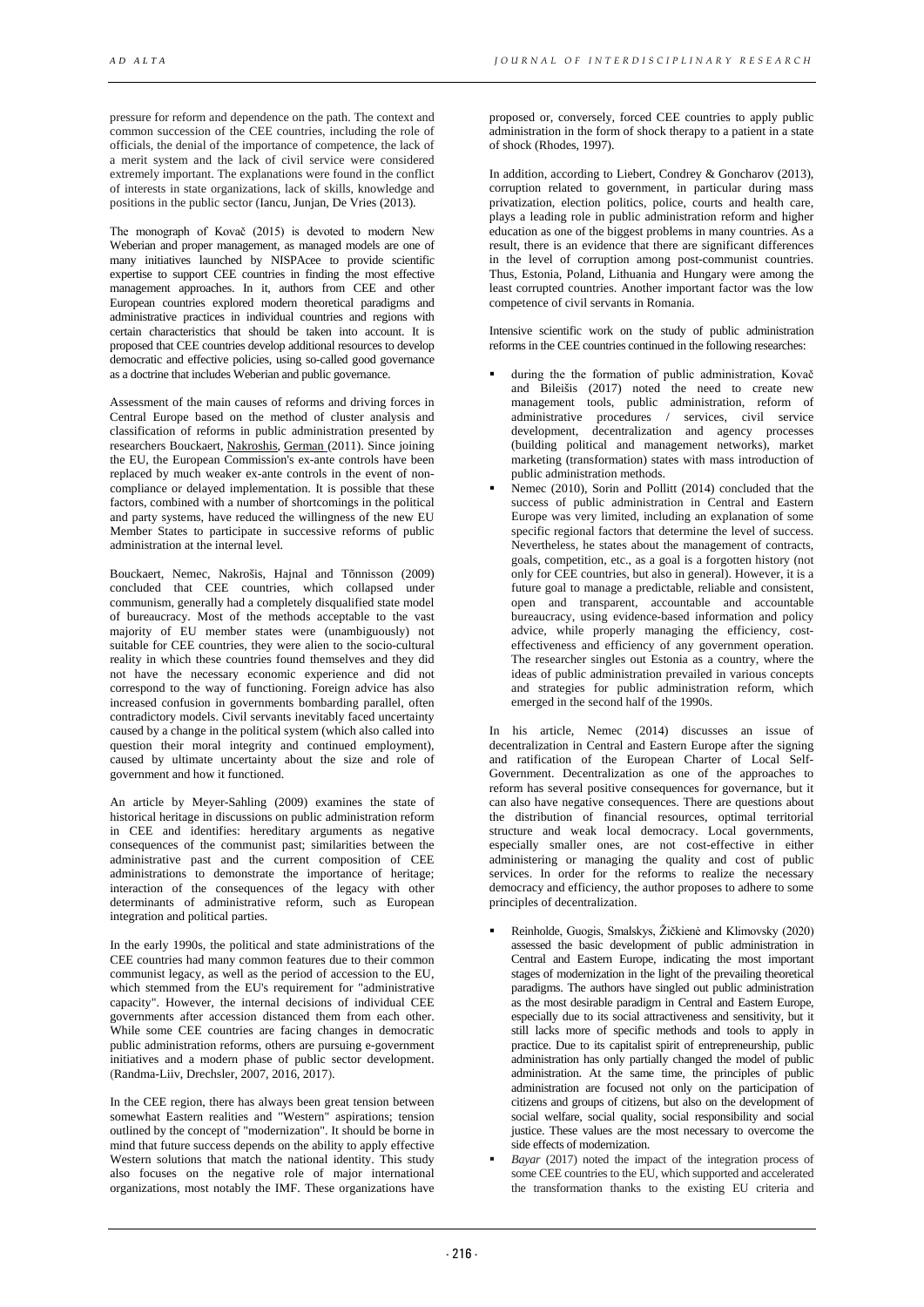financial support. As a result, CEE countries have come a long way in terms of good governance and the interaction between the quality of public administration and financial development.

The basic development of public administration in Central and Eastern Europe was assessed in a study by Reinholde, Guogis, Smalskys, Žičkienė and Klimovsky (2020), indicating the most important stages of modernization in the light of the prevailing theoretical paradigms. It is concluded that by developing and presenting principles that are more progressive and values of public administration, such as openness, transparency and social justice, social quality, absence of corruption and more active nongovernmental organizations, CEE countries can achieve more stable democratic development and eliminate or minimize the negative impact of public administration on various areas of public sector reform.

Country studies presented by Kovac, Gajduschek (2015) also provide comprehensive information on public administration and public administration reforms in individual CEE states. In particular, *Gajduschek (2015)* provided a brief, critical, reasoned overview of the four main theories of public administration as they have emerged in the CEE over the past few decades. He discusses bureaucracy in more detail. This is due to the generally accepted view that it was the communist regime with its politicized personnel policy, which hindered the formation of a full-fledged bureaucracy and argues that there are other longterm obstacles in the region. Public administration, advocating a minimal level of government influence, was in its heyday when the CEE states began their transition from a communist regime based on the idea of an all-powerful government. Good governance and the New Weberian state are widely discussed among researchers in the region. However, such solutions are unlikely to be found in practice in CEE countries.

*Onofrei and Lupu* (2010) compared the main characteristics of public administration in CEE countries. Faced with the financial crisis, governments are beginning to take steps to improve governance. In particular, the evolution of public administration in Romania between 1990 and 2009 is analyzed; the impact of the financial crisis on it; and finally, which is important, the econometric model establishes the relationship between the main factors of influence, GDP, government spending and the number of civil servants.

Thus, the research conducted on public administration in the CEE countries is quite thorough, but needs to identify current trends given the significant changes taking place in EU public administration and as a result of COVID-19.

## **3 Materials and research methods**

In this study were used the following methods: withgeneral scientific methods (induction and deduction, description, analysis, synthesis, generalization) and special (statistical method, system analysis, descriptive statistics and interstate comparisons, graphic method). We will also use the list of countries used for international comparison in UN statistical publications. The choice of countries is limited to the member states of the European Union.

The research concerns the potential observation of differences in the development and current state of public administration in CEE countries today. To this end, we use covariance analysis to identify priority drivers of public administration in CEE countries and the international methodological approach of comparative research, as it is a variable-oriented approach and as it is recognized that a full theory may be absent in this particular study.

This article uses a descriptive analytical method. Descriptive analytical method is used often to study social processes (in this case, public administration) and their current trends or new phenomena, selecting information about the current situation, and wanting to have a comprehensive picture of the analyzed phenomena.

In our case, research analyzes and evaluates the phenomenon of "new government", which is socially responsible and focused on citizens and their groups. A comparative method is also used.

This method is perceived as maintaining the consistency of information about administrative reforms and their features in different CEE countries.

#### **4 Results**

Today, effective public administration is one of the main tools for ensuring the implementation of effective public policy aimed at developing such strategic areas as: efficiency and improvement of administrative services, growth and guarantee of social standards, competitiveness and sustainable economic development. In addition, public administration today is the driving force behind the implementation of the process of European integration and the implementation of qualitative changes in the context of countries meeting the criteria for EU membership.

This process is especially significant in the CEE countries, which have significantly transformed the system of public administration for more than a decade. The complexity and duration of this process is due to the specific features of public authorities, which were inherent in their accession to the EU. In particular, these are: features of command-administrative style, clear hierarchical structuring of public authorities, duplication of workload between them, high maintenance costs, total control over the activities of public organizations, restrictions on the free will of citizens and freedom of speech. Thus, some countries in the region have managed to improve public governance by transforming it in accordance with the practical experience and experience in this area by EU member states and became part of it, another group of countries in the region,

Public administration reform in CEE countries in the context of ensuring their membership in the EU was carried out in the direction of forming effective state institutions, rules of their functioning, procedures and mechanisms of interaction between them, as well as proper staffing of civil services.

In order to ensure the effective reform of public administration in the CEE countries, the SIGMA program, which deals with the implementation of transformations to ensure certain political, economic and so-called membership criteria, has been used for their accession to the EU.

In generalized form, the development of public administration in accordance with the requirements of EU accession, due to this program provides:

In the political sphere:

- ensuring the free expression of the countries' citizens will during the presidential, parliamentary and local elections;
- formation of an effective civil service with appropriate staffing;
- ensuring the decentralization of state power;
- promoting the establishment of non-governmental organizations and expanding the scope of their activities;
- improving the effectiveness of the fight against corruption and crime;
- ensuring objectivity, transparency and the rule of law;
- promoting the formation of an independent information space;
- protection of the rights and freedoms of citizens.
- In the economic sphere:
- ensuring transparent management of public finances;
- promotion of effective budgeting taking into account national peculiarities;
- ensuring effective, independent financial control;
- creation of a transparent public procurement policy;
- ensuring the appropriate level of key economic indicators;
- providing social guarantees.
- In the European integration (membership) sphere:
- adoption and implementation of European law (acquis);
- reforming administrative and judicial structures in accordance with the norms set by the European legal framework.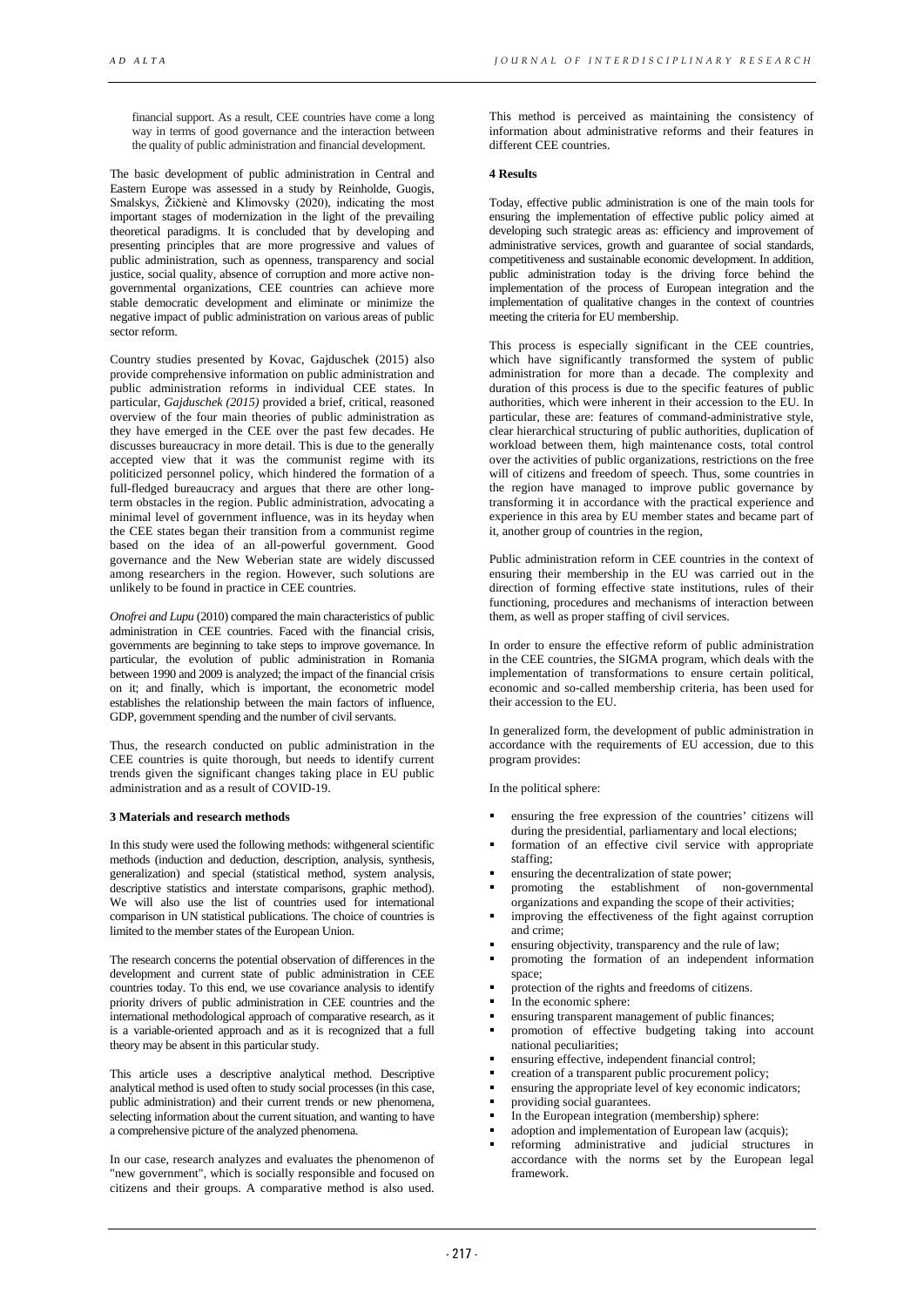The result of achieving certain criteria should be a European administrative space formation. At the same time, in practice, the development of public administration in the CEE countries, which are part of the EU, usually involves the implementation of the following stages:

- 1) decentralization (formation of self-government basic territorial units, development of the relevant regulatory framework, implementation of a new territorial system);
- 2) reorganization of the government (creation of state agencies, renewal of the structure of ministries, provision of appropriate legislative bases for the implementation of such reforms);
- 3) introduction of new mechanisms and procedures (formation of a system of tenders and transparent public procurement, development of relevant legislation in the field of anticorruption activities, public finances, access to information, etc.).

At the present stage of development of public administration, the models of New Public Management (NPM) and Good Government (GG) are most often used. The essence of NPM is the implementation of best business practices in the field of public administration and therefore does not provide for the existence of dogmatic models that are the basis for reform. The main principle of such reform is to minimize state intervention in the economies of countries and its dominance in those areas where its need is socially justified. At the same time, the activities of government agencies should be customer-oriented. Despite the progressive nature of this approach, opponents of the NPM argue that such a model of public administration significantly limits democratic initiatives, identifying citizens primarily with consumers of public services, while eliminating the fact that they are the sources of political power, social initiatives. In addition, the prerogative of applying this approach is to ensure the economic effect of ongoing reforms, while sociocultural values are of secondary importance.

The concept of GG is slightly different – It envisages the transformation of public administration based on the principles of free will, decentralization of power, participation, rule of law, independence of the media environment, political pluralism, hierarchical accountability of public authorities and democracy.

At the same time, it is necessary to determine the fundamental difference between these models, which is that GG, in contrast to NPM, presupposes the presence of the state as a full subject of

making and implementing management decisions in all areas of state development. After all, a disciplinary structural element ensures interaction between the main areas of activity in the country and provides a constructive dialogue between business and society. In addition, the NPM provides for the decentralization of public administration, while the GG is based on the implementation of the project principle of the organization.

At the present stage of public administration development, egovernment is becoming especially popular, accompanied by the digitalization of the main activities of public authorities. This direction is extremely relevant in a pandemic caused by the spread of Covid-19, which requires social distancing and public services quality.

From the data given in Table 1, we can see that all CEE countries, which were surveyed during 2018 and 2020, are characterized by high values of the e-government index (EGDI), which indicates the ability of states to respond to today's challenges and quickly reform public administration by improving the quality of services provided and reducing their spending implementation, which is especially relevant in the Covid crisis.

| Table 1 – Dynamics of EGDI in CEE countries in 2018 and 2020 |                  |                  |           |  |  |  |
|--------------------------------------------------------------|------------------|------------------|-----------|--|--|--|
| Country                                                      | <b>EGDI 2018</b> | <b>EGDI 2020</b> | 2020/2018 |  |  |  |
| Bulgaria                                                     | 0.72             | 0.79             | 0.07      |  |  |  |
| Czech Republic                                               | 0.71             | 0.81             | 0.1       |  |  |  |
| Poland                                                       | 0.79             | 0.84             | 0.05      |  |  |  |
| Moldova                                                      | 0.66             | 0.69             | 0.03      |  |  |  |
| Romania                                                      | 0.72             | 0.78             | 0.06      |  |  |  |
| Slovakia                                                     | 0.71             | 0.81             | 0.1       |  |  |  |
| Germany                                                      | 0.87             | 0.85             | $-0.02$   |  |  |  |
| Slovenia                                                     | 0.77             | 0.85             | 0.08      |  |  |  |
|                                                              |                  |                  |           |  |  |  |

Table 1 – Dynamics of EGDI in CEE countries in 2018 and 2020

*Source: Summarized and calculated by the authors according to <i>United Nations* 

*https://publicadministration.un.org/en/Research/UN-e-Governm ent-Surveys* 

It should also be noted that in 2020 Bulgaria and Slovakia for the first time were included in the group of countries with a very high value of EGDI. Moldova is also showing significant progress in this direction. In the context of the growth of the egovernment index in 2020, there is an increase in the level of the online services index (Figure 1).



Figure 1 **–** Index of online services in CEE countries in 2020

*Source: Summarized and calculated by the authors according to the United Nations https://publicadministration.un.org/en/Research/UN-e-Government-Surveys*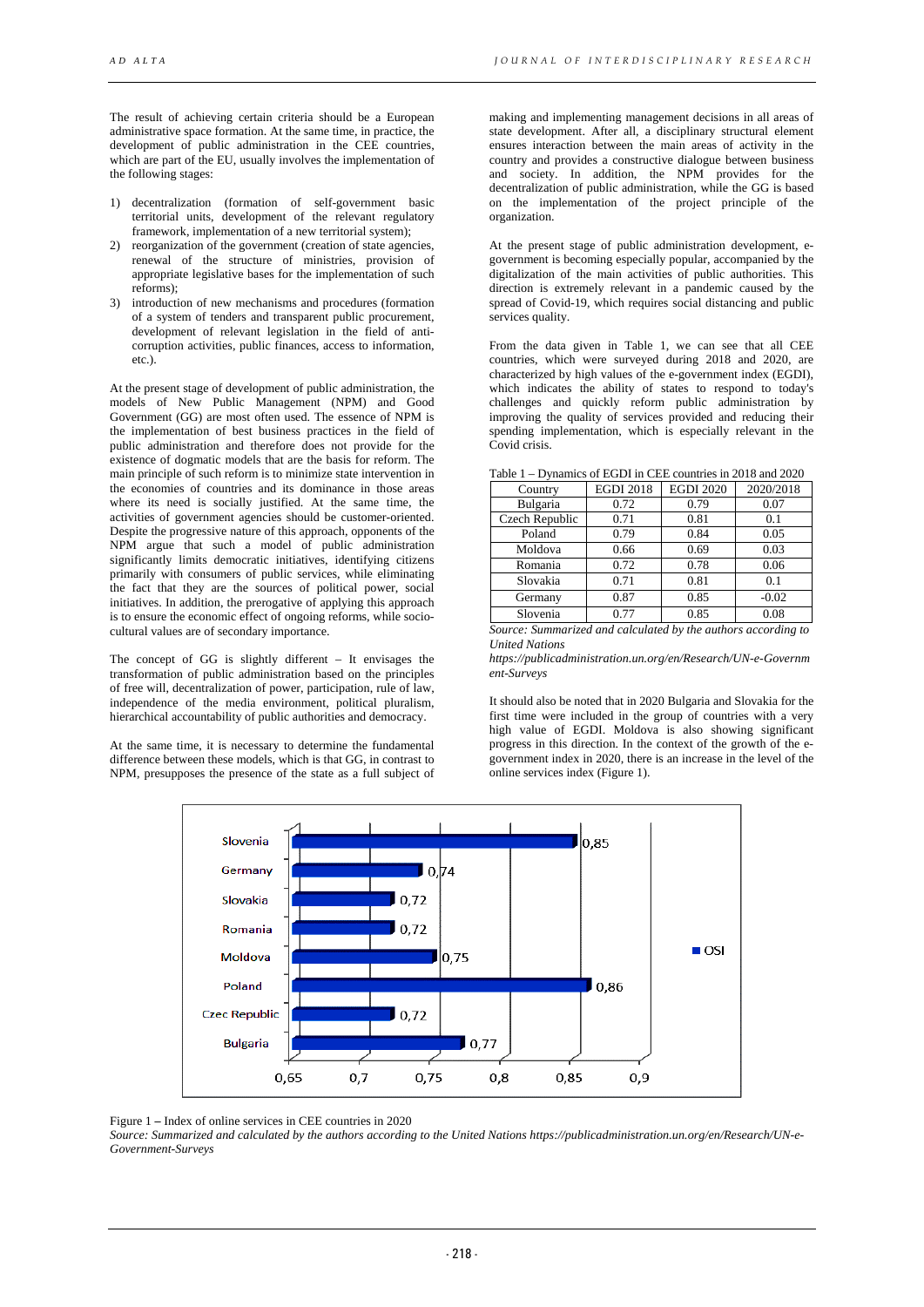According to Figure 1, it is appropriate to conclude that the countries of the studied region are characterized by a high and very high level of digitalization in the provision of services, which inevitably indicates the success of ongoing reforms in the field of public authorities.

In addition, in order to study the development of public administration in CEE countries, it is advisable to assess their administrative capacity at the national level. To this end, it is advisable to use indicators that represent the progress of public administration, in particular: indicator of political stability and

absence of terrorism (Political Stability and Absence of Violence / Terrorism); Government Effectiveness; Quality of legislative activity of the government (Regulatory Quality); Rule of Law; − Control of Corruption indicator.

The dynamics of the indicator of political stability and the absence of crime (terrorism) is shown in Figure 2.



−

Figure 2 – Indicator of political stability and lack of terrorism in CEE countries in 2014-2019 (1 – Bulgaria, 2 – Czec Republic, 3 – Hungary, 4 – Poland, 5 – Moldova, 6 – Romania, 7 – Slovakia, 8 – Germany, 9 – Slovenia) *Source: Systematized and constructed by the authors according to the World Bank www.govindicators.org*

According to Figure 2, it can be noted that the majority of the studied countries (during 2014-2019) show significant progress towards political stability and the absence of crime and terrorism, which indicates the effectiveness of the ongoing reforms in the field of public administration. The only exception is Moldova, whose values, although within the relevant limits, are negative.

While analyzing the efficiency of the government from the data on Figure 3, it should be noted that negative relevant indicators characterize the activities of Moldova and Romania in this direction, while other countries are progressing in this area.



Figure 3 – Government performance indicator in CEE countries in 2014 – 2019

(1 – Bulgaria, 2 – Czec Republic, 3 – Hungary, 4 – Poland, 5 – Moldova, 6 – Romania, 7 – Slovakia, 8 – Germany, 9 – Slovenia) *Source: Systematized and constructed by the authors according to the World Bank www.govindicators.org*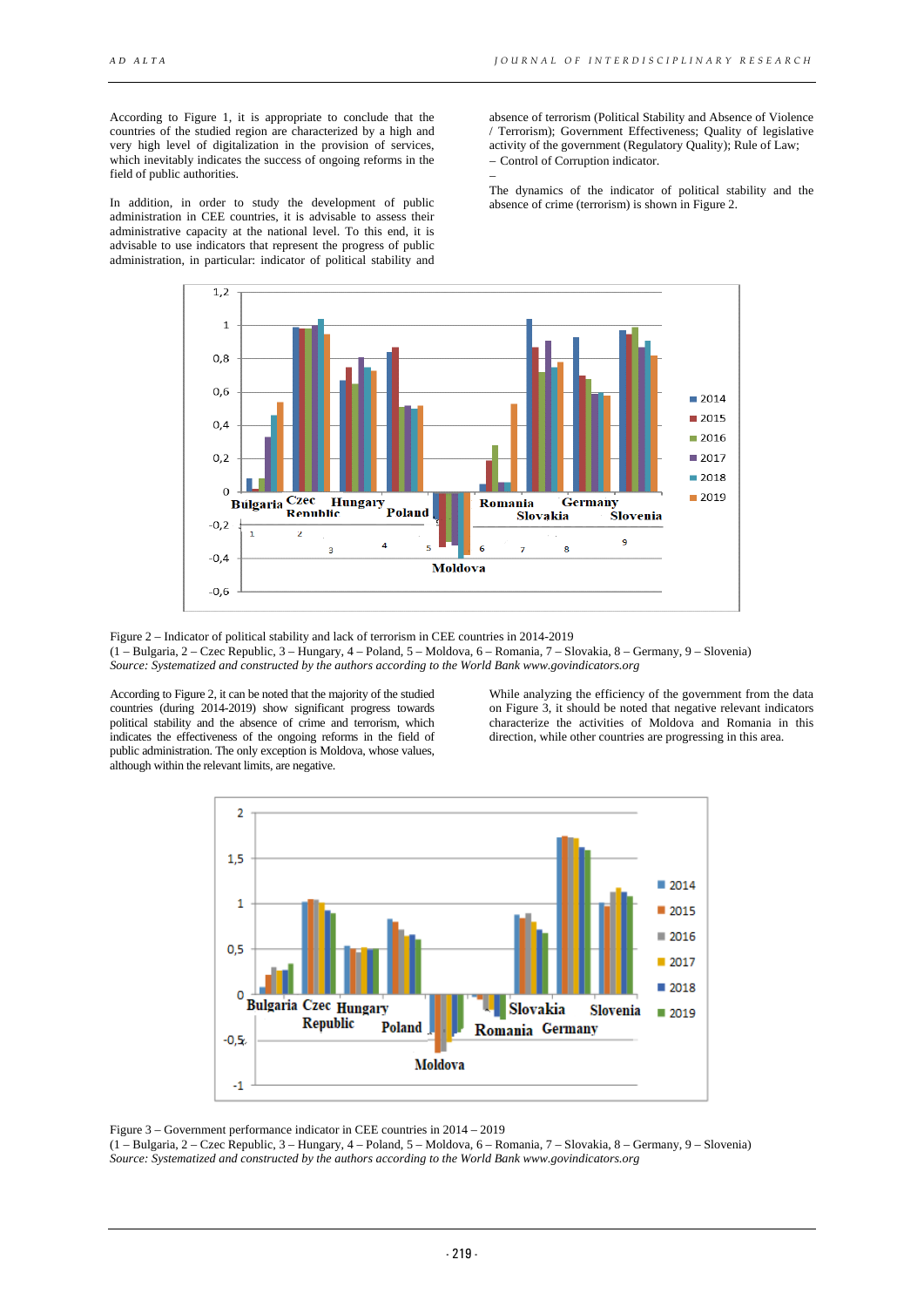Characterizing the quality of legislative activity of the government (Figure 4), it is worth noting that during  $2014 - 2019$  in all countries there is a significant increase in this indicator, which is relevant. However, in Moldova this indicator is egative.



Figure 4 – Quality of government legislative activity in CEE countries in 2014–2019 (1 – Bulgaria, 2 – Czec Republic, 3 – Hungary, 4 – Poland, 5 – Moldova, 6 – Romania, 7 – Slovakia, 8 – Germany, 9 – Slovenia) *Source: Systematized and constructed by the authors according to the World Bank www.govindicators.org*

In Figure 5 is shown the dynamics of the rule of law in the dynamics of 2014–2019. Based on these results, it should be noted that in Bulgaria and Moldova the analyzed indicator has a

negative but normative value, which indicates the need to accumulate efforts to reform the judiciary in these countries.



Figure 5 – Rule of law in CEE countries in 2014–2019

(1 – Bulgaria, 2 – Czec Republic, 3 – Hungary, 4 – Poland, 5 – Moldova, 6 – Romania, 7 – Slovakia, 8 – Germany, 9 – Slovenia) *Source: Systematized and constructed by the authors according to the World Ban[k www.govindicators.org](http://www.govindicators.org/)*

According to Figure 6, it can be concluded that the most effective reform of public administration in the direction of controlling corruption was carried out in Germany, while in

Bulgaria, Moldova and Romania, although there are positive developments, this indicator during 2014–2019 is negative.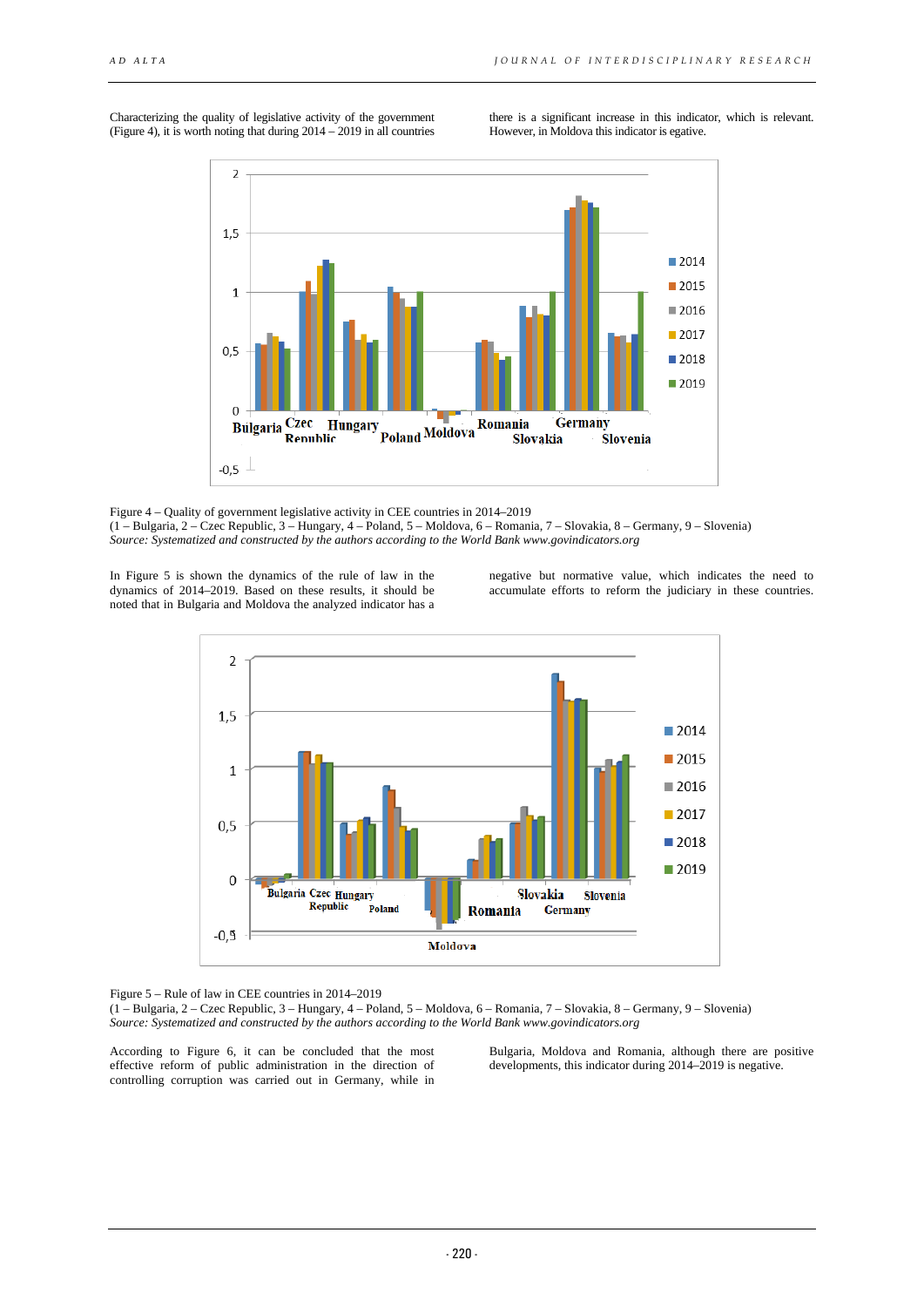

Figure 6 – Control of corruption in CEE countries in 2014–2019. (1 – Bulgaria, 2 – Czec Republic, 3 – Hungary, 4 – Poland, 5 – Moldova, 6 – Romania, 7 – Slovakia, 8 – Germany, 9 – Slovenia) *Source: Systematized and constructed by the authors according to the World Ban[k www.govindicators.org](http://www.govindicators.org/)*

At the same time, it should be noted that the effectiveness of reforming these areas primarily depends on the initial positions and economic opportunities of each country. Thus, the analysis indicates that the countries of the post-Soviet space, for the most part, are characterized by lower efficiency of ongoing reforms compared to other countries studied and obviously require more financial and time costs.

We will use regression analysis to see the impact on government efficiency of such indicators as political stability, quality of

government regulatory activity, rule of law and corruption control.

The calculations are based on the example of Poland, which demonstrates some of the highest results of public administration reform in the CEE countries. The initial data for regression analysis is given in Table.2, Table.2a, Table.2b, Table.2c.

| Poland | Government<br>efficiency $(y)$ | Political stability<br>(x1) | Quality of government<br>regulatory activity $(x2)$ | Rule of law $(x3)$ | Corruption<br>control $(x4)$ |
|--------|--------------------------------|-----------------------------|-----------------------------------------------------|--------------------|------------------------------|
| 2014   | 0.83                           | 0.84                        | 1.05                                                | 0.84               | 0.64                         |
| 2015   | 0.8                            | 0.87                        |                                                     | 0.8                | 0.67                         |
| 2016   | 0.71                           | 0.51                        | 0.95                                                | 0.64               | 0.74                         |
| 2017   | 0.64                           | 0.52                        | 0.88                                                | 0.47               | 0.72                         |
| 2018   | 0.66                           | 0.5                         | 0.88                                                | 0.43               | 0.64                         |
| 2019   | 0.6                            | 0.52                        | 1.01                                                | 0.45               | 0.6                          |

## Table 2 – Initial data for analysis

| Table 2a – The results of the regression analysis are as follows: |  |
|-------------------------------------------------------------------|--|
|-------------------------------------------------------------------|--|

| Regression statistics |             |  |  |  |  |
|-----------------------|-------------|--|--|--|--|
| Multiple R            | 0,999117588 |  |  |  |  |
| R-square              | 0.998235954 |  |  |  |  |
| Normalized R-square   | 0,99117977  |  |  |  |  |
| Standard error        | 0.008600717 |  |  |  |  |
| <b>Observations</b>   |             |  |  |  |  |

# Table 2b – The results analysis of variance

| Analysis of variance | df | ມມ          | MS          |             | Significance of F |
|----------------------|----|-------------|-------------|-------------|-------------------|
| Regression           |    | 0.041859361 | 0.01046484  | 141.4696642 | 0.062963775       |
| The rest             |    | 7.39723E-05 | 7.39723E-05 |             |                   |
| Total                |    | 0.041933333 |             |             |                   |

### Table 2c **-** Statisticks

|                | Coefficient | Standard<br>error | t-statistick | P-Value | Lower 95% | Upper $95\%$ | Lower 95.0% | Upper $95.0\%$ |
|----------------|-------------|-------------------|--------------|---------|-----------|--------------|-------------|----------------|
| Y-intersection | .509        | 0.213             | 7.094        | 0.089   | $-1.194$  | 4.211        | $-1.194$    | 4.211          |
| Variable X 1   | $-0.146$    | 0.080             | $-1.830$     | 0.318   | $-1,156$  | 0.865        | $-1.156$    | 0.865          |
| Variable X 2   | $-0.784$    | 0.136             | $-5.750$     | 0.110   | $-2.517$  | 0.949        | $-2.517$    | 0.949          |
| Variable X 3   | 0.845       | 0.102             | 8.294        | 0.076   | $-0.450$  | 2.140        | $-0.450$    | 2.140          |
| Variable X 4   | $-0.700$    | 0.166             | $-4.2165$    | 0.148   | $-2.810$  | 1.410        | $-2.810$    | 1.410          |

Thus, the theoretical equation of linear regression will look like this:

 $y = 1,509-0,146 \times x1-0,784 \times x2+00,845 \times x3-0.700 \times x4$  (1)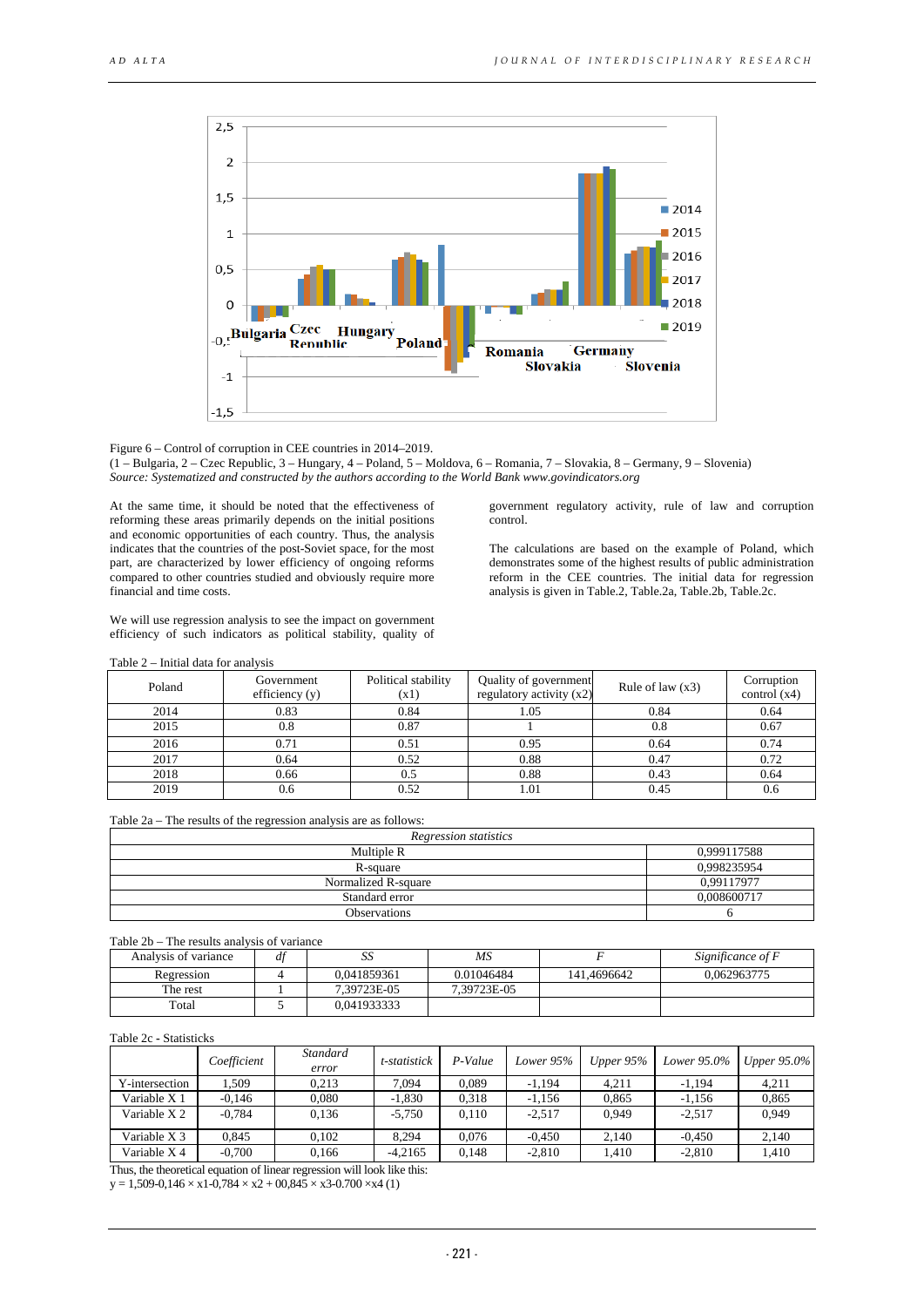The obtained results indicate the presence of a close correlation between the selected study factors. The value of the multiple correlation coefficient indicates that the obtained econometric model adequately describes the studied economic dependence. 99% of variations in the change in the performance indicator depend on factorial characteristics and only 1% – on random factors. Regression analysis indicates an inverse relationship between government efficiency and the quality of its regulatory activities, political stability and control over corruption. At the same time, there is a direct link between the efficiency of government and the rule of law. That is, the dominant and fundamental aspect in public administration reform is the improvement of the judicial and regulatory spheres.

## **5 Discussion**

The role of public administration in the development of the CEE region is constantly changing. Today, taking into account the national identity, states seek to find new tools for cooperation between public authorities, citizens and civil society. This is realized based on e-government and digitalization of public services.

In fact, in CEE countries, elements of all three models (i.e. traditional, NPM and e-government) coexist in practice, but because reforms in CEE countries have been implemented quite aggressively, ineffectively for specific countries, reform models have been applied without proper adjustment and evaluation. Among the CEE countries, there is no country that would successfully and fully implement the principles of both NPM and e-government.

The current fiscal crisis in Europe affects the countries of the region in different ways; although some countries in the CEE countries have a direct impact on it, others are only slightly affected. Nevertheless, it seems that some form of crisis (whether financial, economic or social) will become part of the reality of public administration in the region for a while; therefore, the implications of the crisis for future research on public administration in the region need to be discussed. Moreover, the path of reform does not resemble the NPM model, but rather the so-called Neo-Weberian approach. The Neo-Weberian state is becoming a requirement for private enterprises to compete for service quality, and in which civil society organizations are fully involved in shaping public policy, from decision-making to service delivery, strengthening the civil sector and its organizations.

### **6 Conclusion**

Public administration always reflects social change and thus evolves. As CEE (still) faces problems (after) the transition, the development of public administration will remain a subject for a long time. The EU, as a part of the broader effort to encourage its citizens and businesses to digital, including the CEE countries, calls for the ambitious goals of the development of the information society set out in the EU accession process.

The e-government agenda is more or less adhered to worldwide, but it is gaining importance in CEE. The region is just beginning to emerge from a period of far-reaching political and economic transformation after the collapse of repressive communist systems. For these countries, e-government is not just a new tool of public administration, but a necessary condition for further development. The study concludes that CEE countries are becoming increasingly capable of implementing such changes. Governments of CEE countries, in order to promote the effectiveness of their public administration, should ensure the quality and dynamics of development in the field of law, in particular its rule and rule-making activities.

Today, in the CEE countries, a new model of interaction between public authorities, citizens and civil society is actually being developed – various mechanisms for providing services are being implemented. Therefore, the organic introduction of

market methods and principles in public administration determines new areas of research.

## **Literature:**

1. Ágh, At. (2013). Europeanization of public administration in Eastern and Central Europe: the challenge of democracy and good governance. Croatian and Comparative Public good governance. *Croatian and Comparative Public Administration,* 13 (3), 739–762. Available at: https://hrcak.sr ce.hr/index.php?show=clanak&id\_clanak\_jezik=192880

2. An official website of the United Nations (2020). *Un egovernment surveys.* Available at: https://publicadministration. un.org/en/Research/UN-e-Government-Surveys

3. An official website of the World Bank (2020). *Worldwide Governance Indicators*. Available at: www.govindicators.org

4. Andrews, Rh., Hammerschmid, & G. Walle St. (2016). Introduction: public administration reforms in Europe. *The View from the Top, Edward Elgar Publishing*, 11, 1. Available at: https://hal.archives-ouvertes.fr/hal-02287229/document

5. Bayar, Y. (2017). *Public governance and financial development in Central and Eastern European countries*. Available at: https://www.semanticscholar.org/paper/Public-Go vernance-And-Financial-Development-In-And-

Bayar/466f9535962a68df25dd8ce66f0c5009e144274e

6. Bouckaert, G., & Jann, W. (2020). *European perspectives for public administration: the way forward.* Leuven University Press. 468 p. Available at: https://doi.org/10.2307/j.ctvv417th

7. Bouckaert, G., Nakrošis, V., & Nemec, J. (2011). *Public administration and management reforms in CEE: main trajectories and results* Available at: https://doi.org/:10.2478/ v10110-011-0001-9

8. Bouckaert, G., Nemec, J., Nakrošis, V., Hajnal, G. & Tõnnisson, K. eds (2009). *Public management reforms in Central and Eastern Europe*, Bratislava: NISPAcee Available at: https://www.nispa.org/files/publications/ebooks/nispaceepublicmanagementreforms2008.pdf

9. Drechsler, W, & Randma-Liiv, T (2016). In some central and eastern countries, some NPM tools sometimes work: A reply to Dan and Pollitt's 'NPM can work'. *Public Management Review*, 18(10): 1559–1565. Available at: https://www.tandfonline.com /doi/full/10.1080/14719037.2015.1114137

10. Frolov, D., Radziewicz, W., Saienko, V., Kuchuk, N., Mozhaiev, M., Gnusov, Y., & Onishchenko, Y. (2021). Theoretical And Technological Aspects Of Intelligent Systems: Problems Of Artificial Intelligence. International Journal of Computer Science and Network Security, 21(5), 35-38. Available at: DOI10.22937/IJCSNS.2021.21.5.6

11. Gajduschek, G. (2015). Critical notes on four major theories of public administration as they appearin Central and Eastern Europe. In P. Kovacˇ &G. Gajduschek (Eds.), *Contemporary governance models and practices in Central and Eastern Europe*. Bratislava: NISPAcee. 157–174 Available at: https://www.nispa.org/files/publications/ebooks/nispacee-proce edings-budapest-2014.pdf

12. Iancu, D., Junjan, V., & de Vries, M. (2013). Public administration reform in Central and Eastern Europe and Central Asia. In M. Vintar, A. Rosenbaum, G. Jenei, & W. Drechsler (Eds.), *The past, present and the future of public administration in Central and Eastern Europe* (pp. 402-406). NISPACEE Press. NS / MONOGRAPHS. Available at: https://ris.utwente.nl/ws/ portalfiles/portal/5575888/Public\_Administration\_Reform\_in\_C entral\_and\_Eastern\_Europe\_and\_Central\_Asia.pdf

13. Kotnik, Ž., & Kovač, P. (2018). Development of public administration and governance in Central and Eastern Europe:<br>
content analysis *NISPAcee Journal*. Available at: analysis. *NISPAcee Journal*. Available at: https://doi.org/10.2478/nispa-2018-0010

14. Kovač, P. & Bileišis, M. (2017). Public administration reforms in Eastern European Union member states. *Post-accession convergence and divergence.* Ljubljana, Vilnius. 506 р. Available at: http://www.fu.uni-lj.si/wp-content/uploads/2021/02/Public-Administration-Reforms\_Kovac\_Bileisis.pdf

15. Kovač, P., & Gajduschek, G. (2015). Contemporary governance models and practices in Central and Eastern Europe. *Selected revised papers from the 22nd* NISPAcee annual conference, May 22–24, 2014. Budapest, Hungary. 178 р.